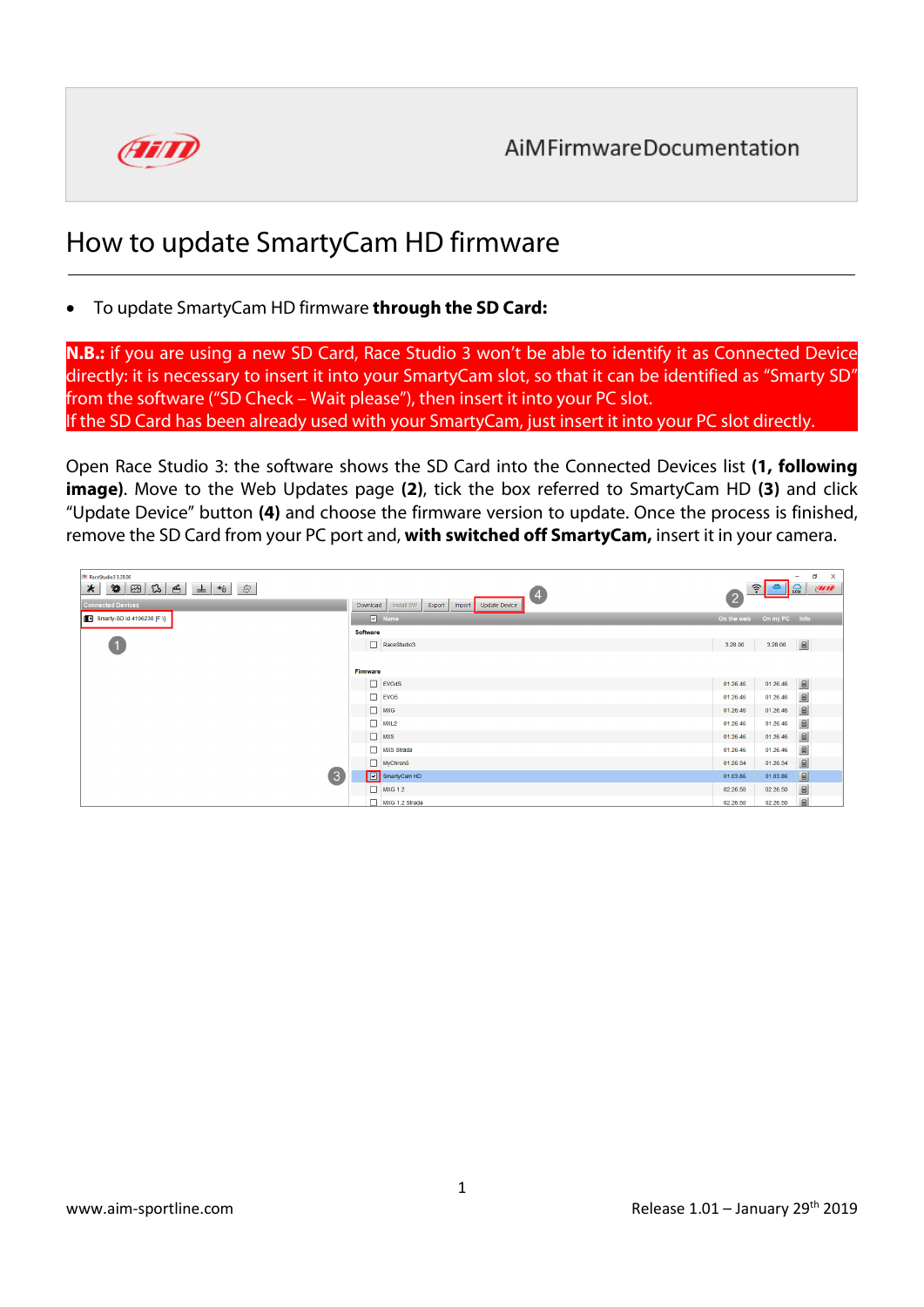

To start the firmup procedure, switch SmartyCam on keeping both right – at first – and central buttons pressed **(1; following images).** When SmartyCam is on (white display), release the central button **(2).** When Linux Penguin appears on the display, release the right button: firmware upgrade process starts ("Smarty upgrade is starting… DO NOT POWER OFF THE SYSTEM!) **(3).**



Once it is ended, press any key to switch SmartyCam on normally.